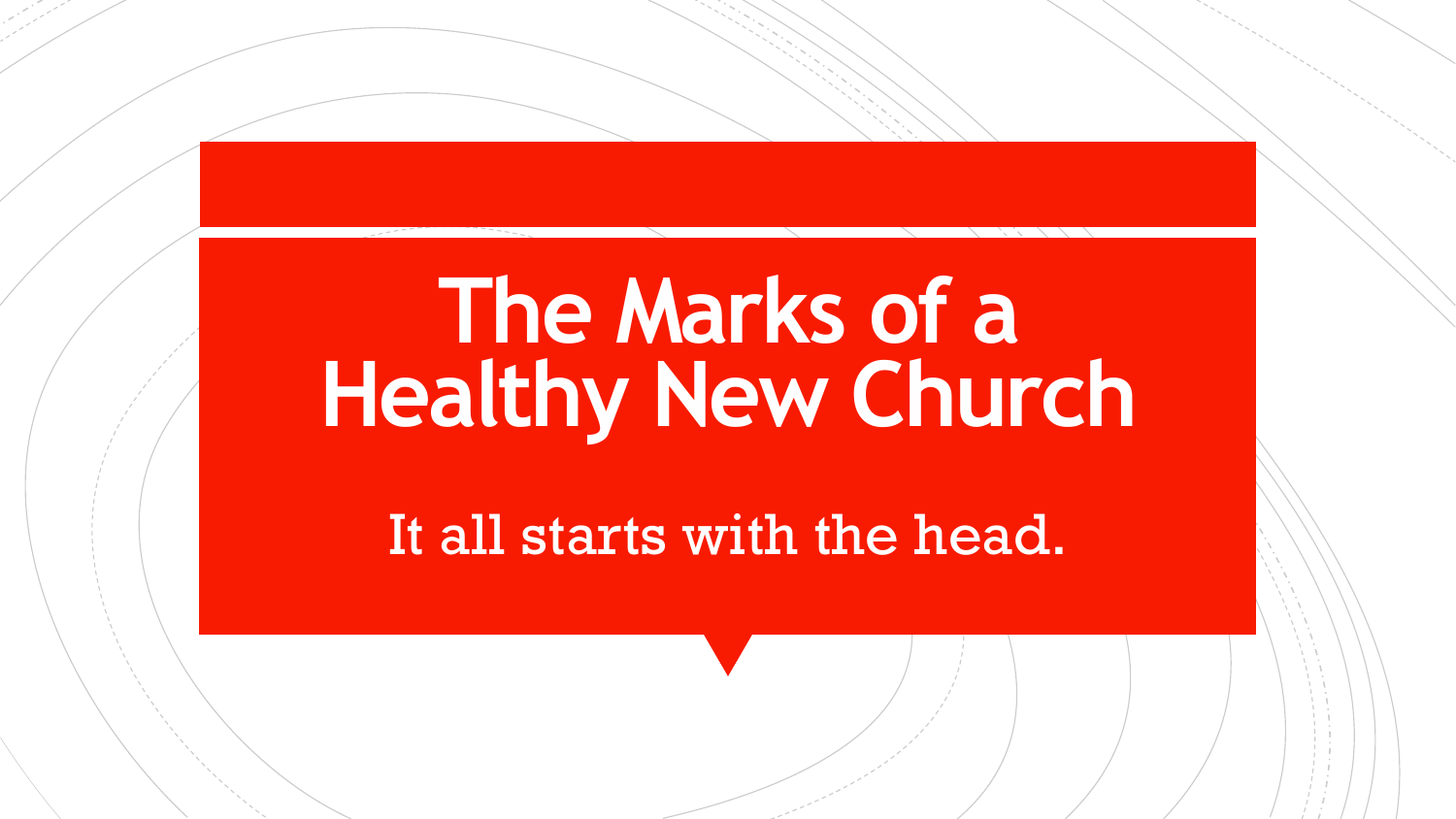*Heal the sick who are there and tell them, 'The kingdom of God has come near to you.' Luke 9:10 NIV* 

The church of the Lord is a healing community in the midst of a weak and sick society. The church's agenda, among other things, is to bring health and strength to a wounded world. Healthy churches have the capacity to heal sick individuals, families and communities.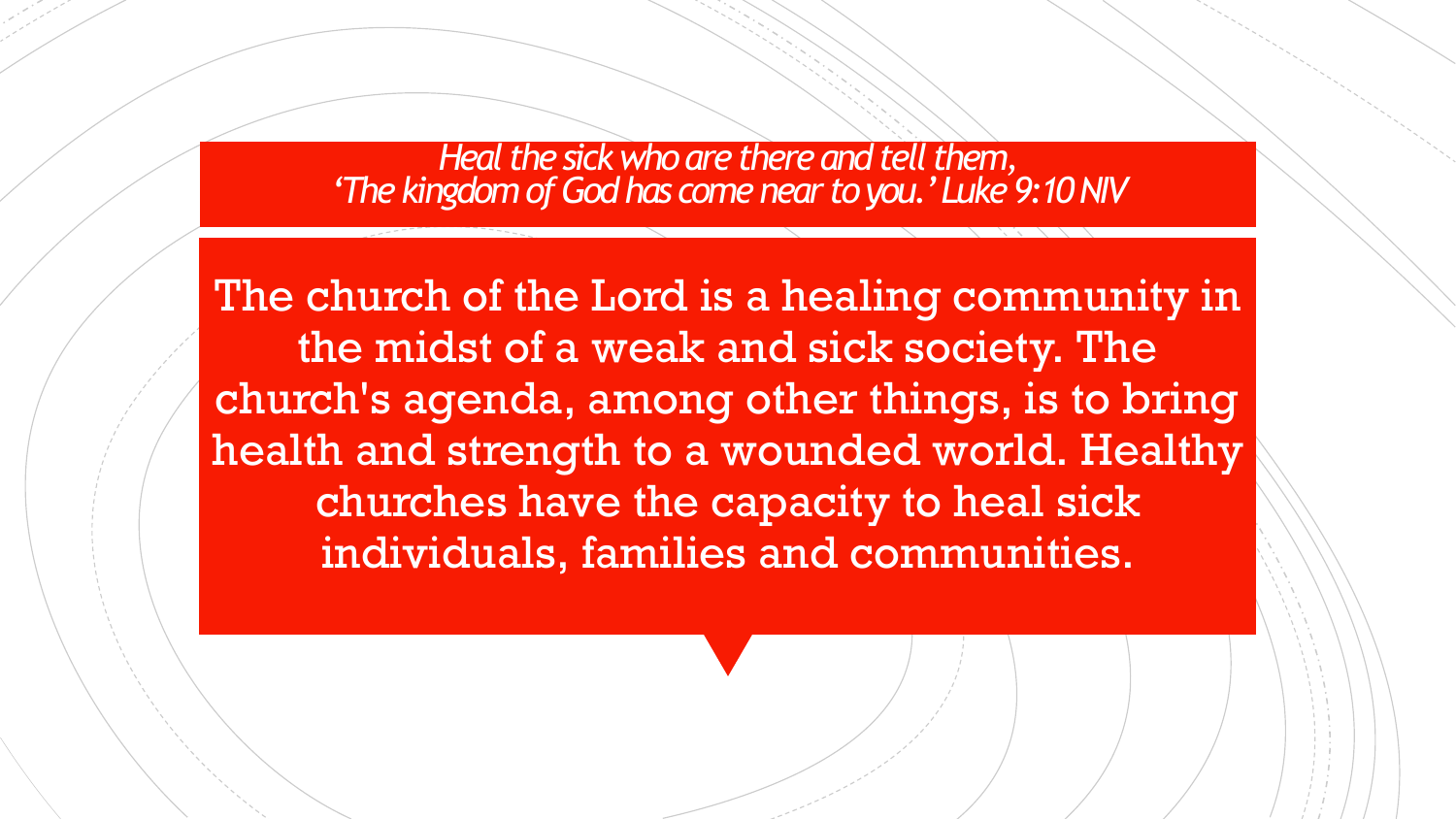

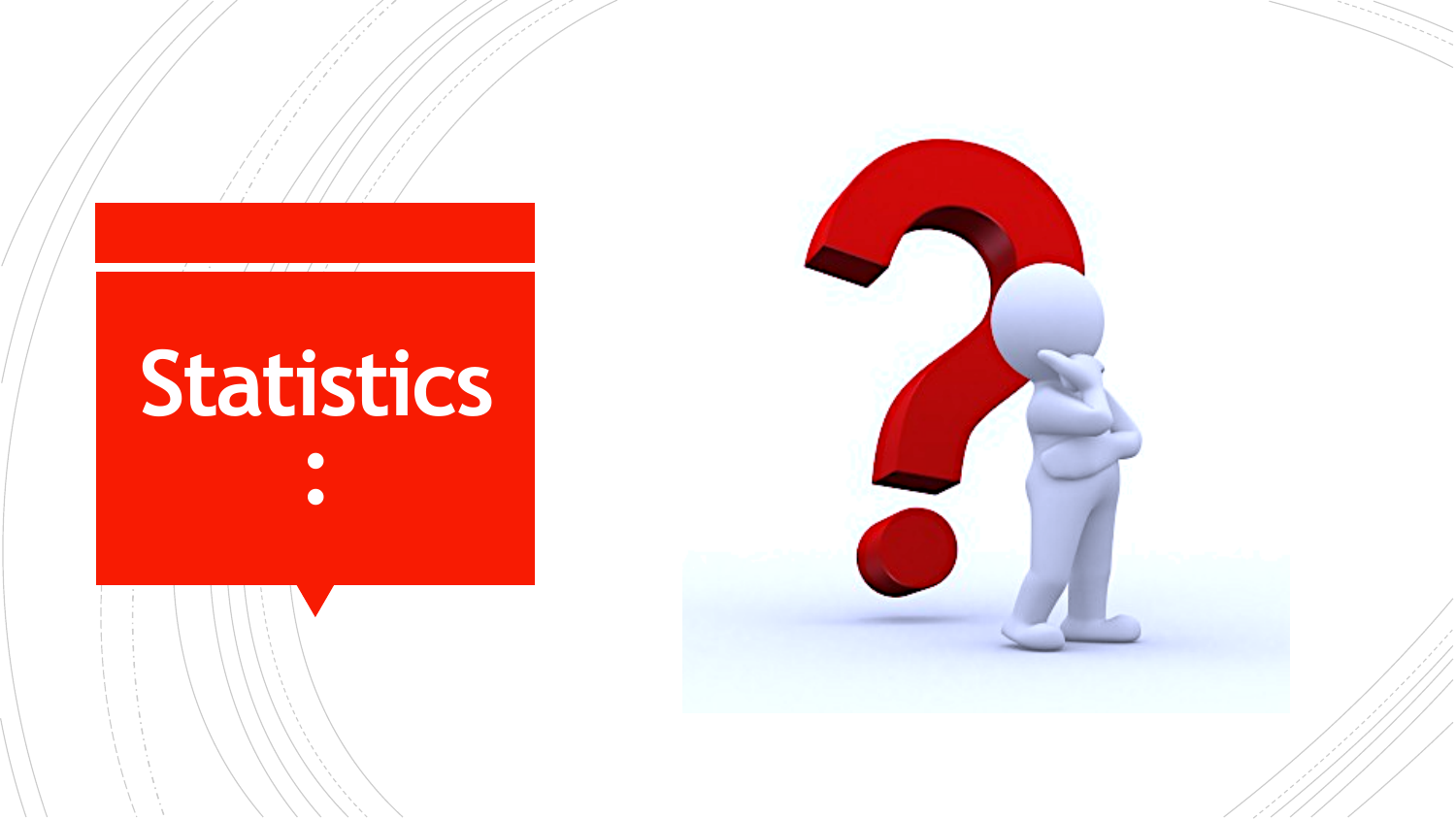## **Healthy Leaders**

…full of the Spirit and wisdom. Acts 6:3 NIV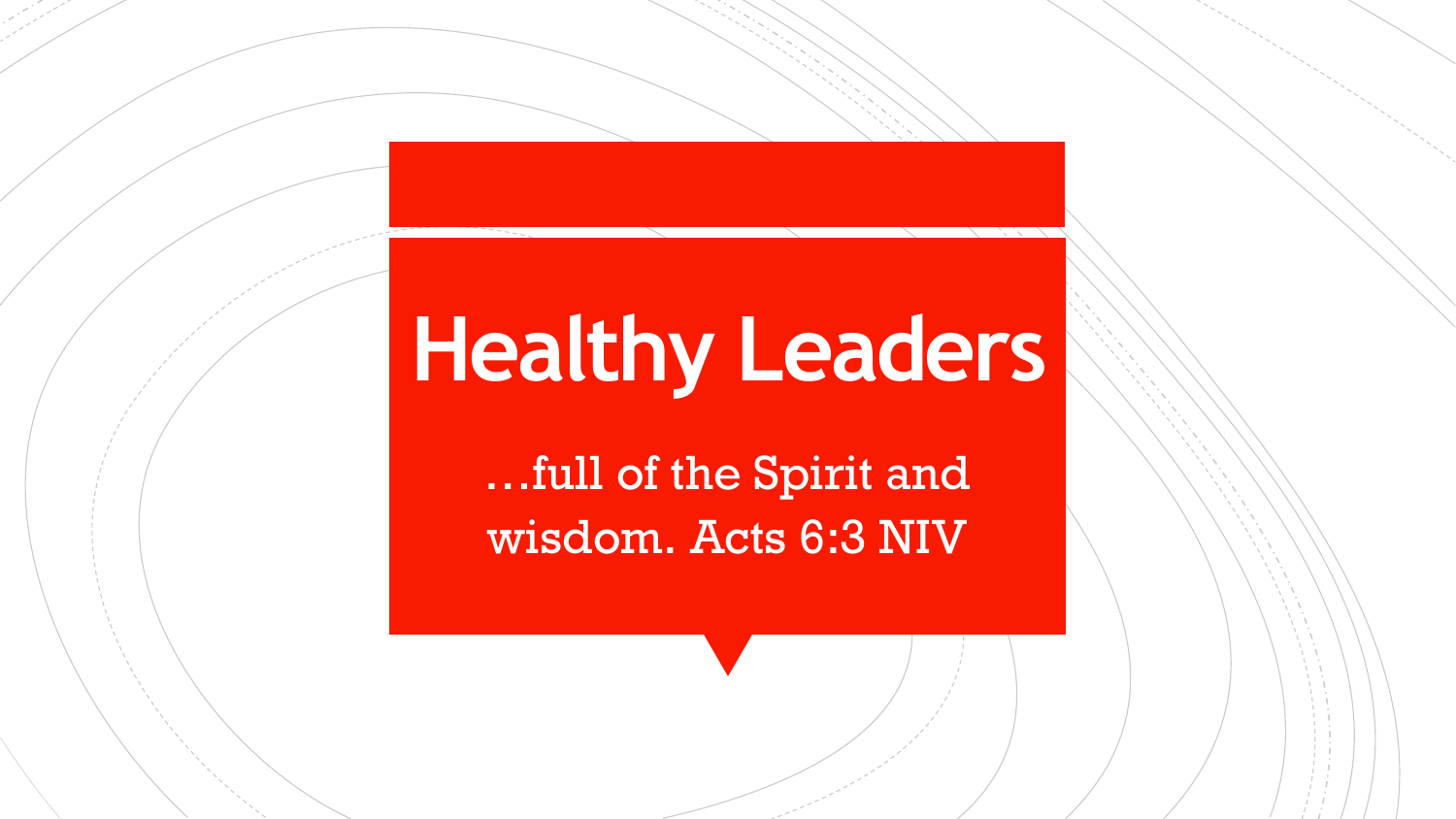# **A healthy leader:**

- **If Manages conflicts with love and wisdom**
- $\blacksquare$  Is consistent in words and actions (integrity)
- **Promotes genuine fellowship**
- **Possesses an authentic spirit of service**
- **Example 1** Inspires, motivates and teaches
- **E** Accepts and respects other ideas
- **Considers their collaborators a support group and** not their "property"
- Recognizes their errors and weaknesses
- $\blacksquare$  Is a friend of humility and rejects pride and arrogance
- **Does not seek fame or recognition but rather the** well-being of the group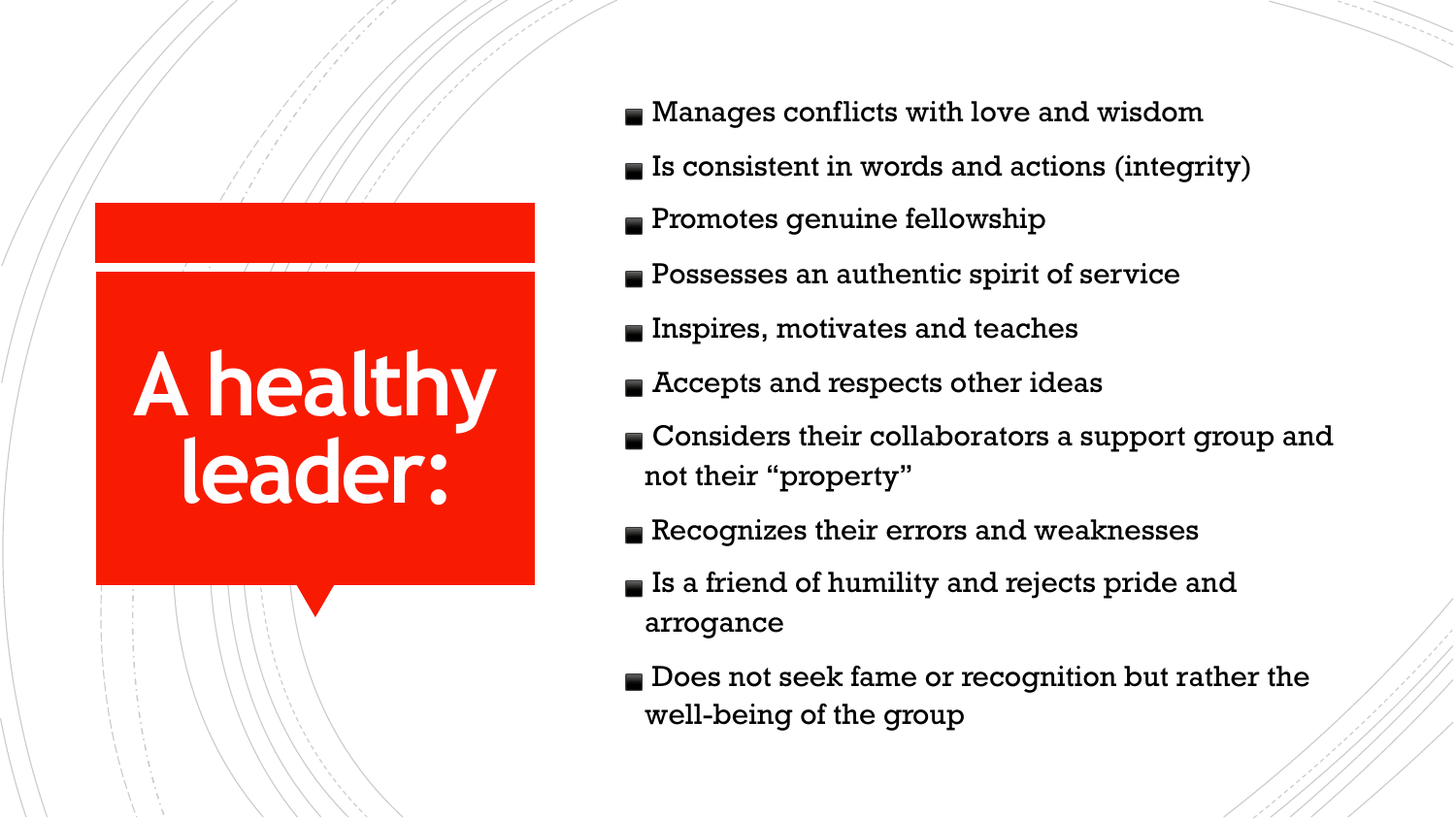## **No Second-Class Citizens**

There is neither Jew nor Gentile, neither slave nor free, nor is there male and female, for you are all one in Christ Jesus. Galatians 3:28 NIV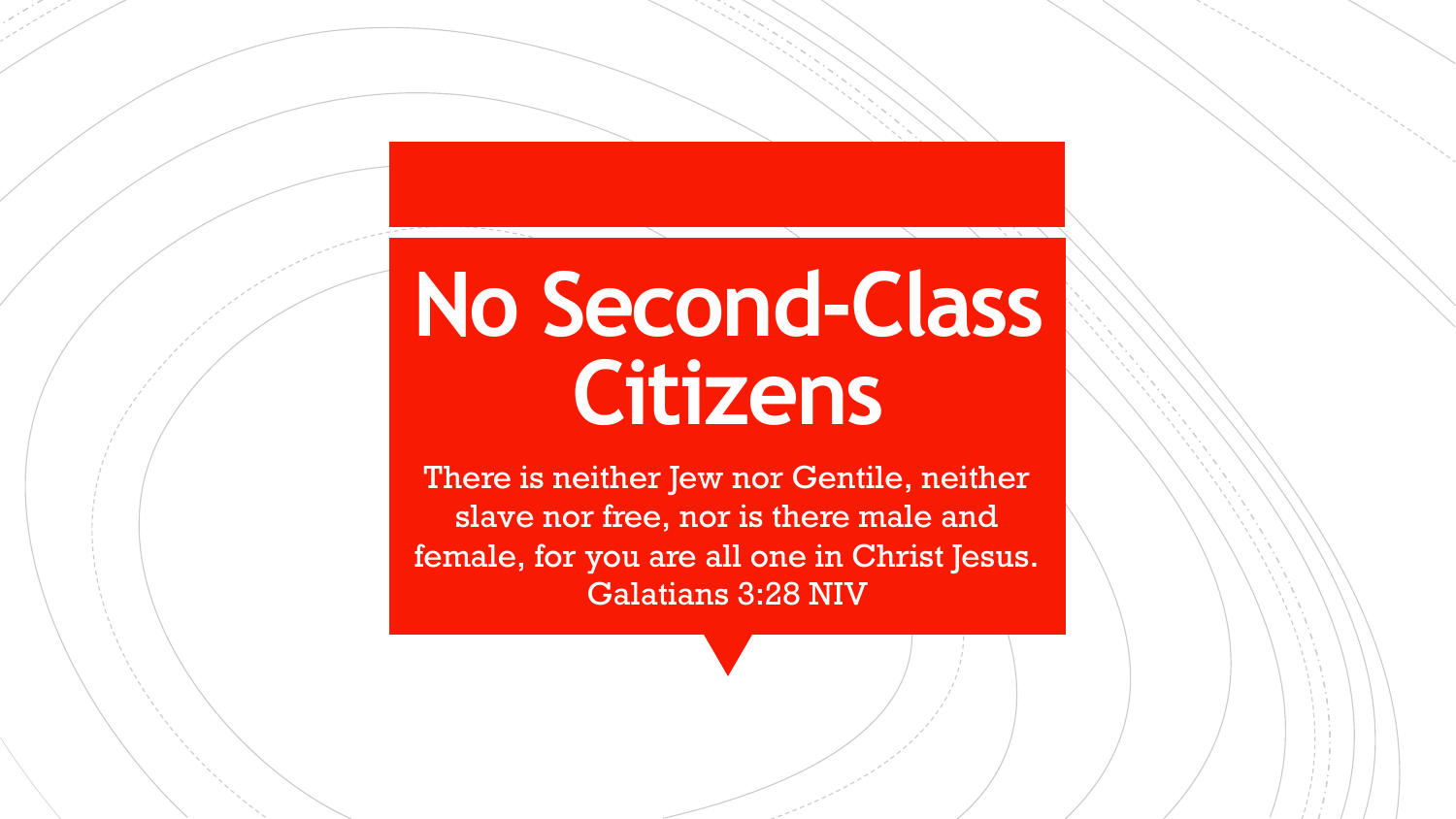#### **Healthy Churches Understand:**

- $\blacksquare$  That in Christ there is no favoritism
- **That the Lord has brought us from diverse places** and backgrounds to form on people and one family
- $\blacksquare$  That in Christ we are one community that share responsibilities and privileges
- **That unique spaces and fair treatment for all** individuals in all sectors of the congregation generates unity.

*\*What place do the following groups occupy in our congregations?* 

*Children, youth, men, women, elders, rich, poor, professionals, citizens, undocumented, single mothers, ex-convicts, AIDS patients and new believers, etc.*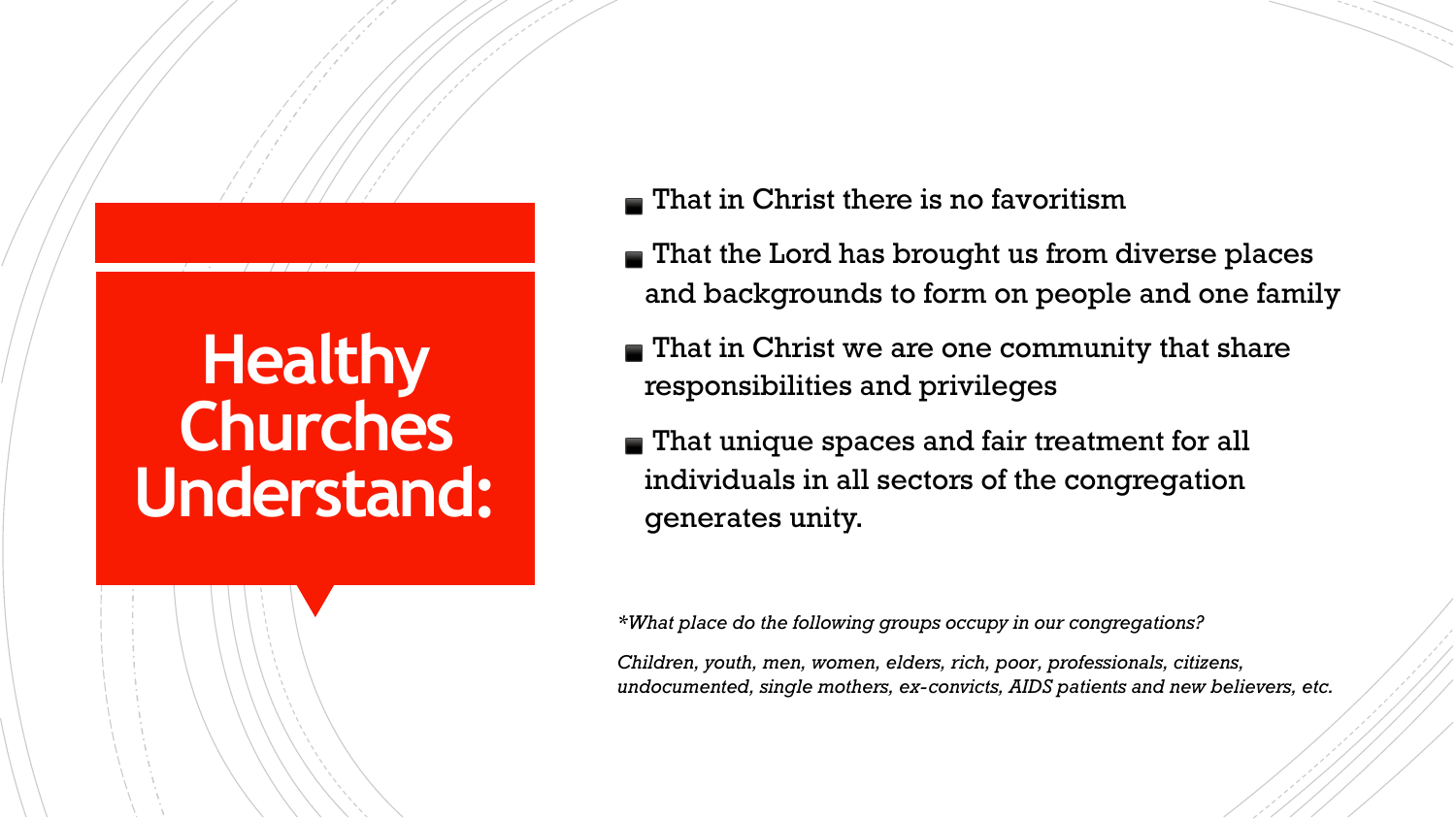## **Spirit of Celebration**

The Lord has done it this very day; let us rejoice today and be glad. Psalms 118:24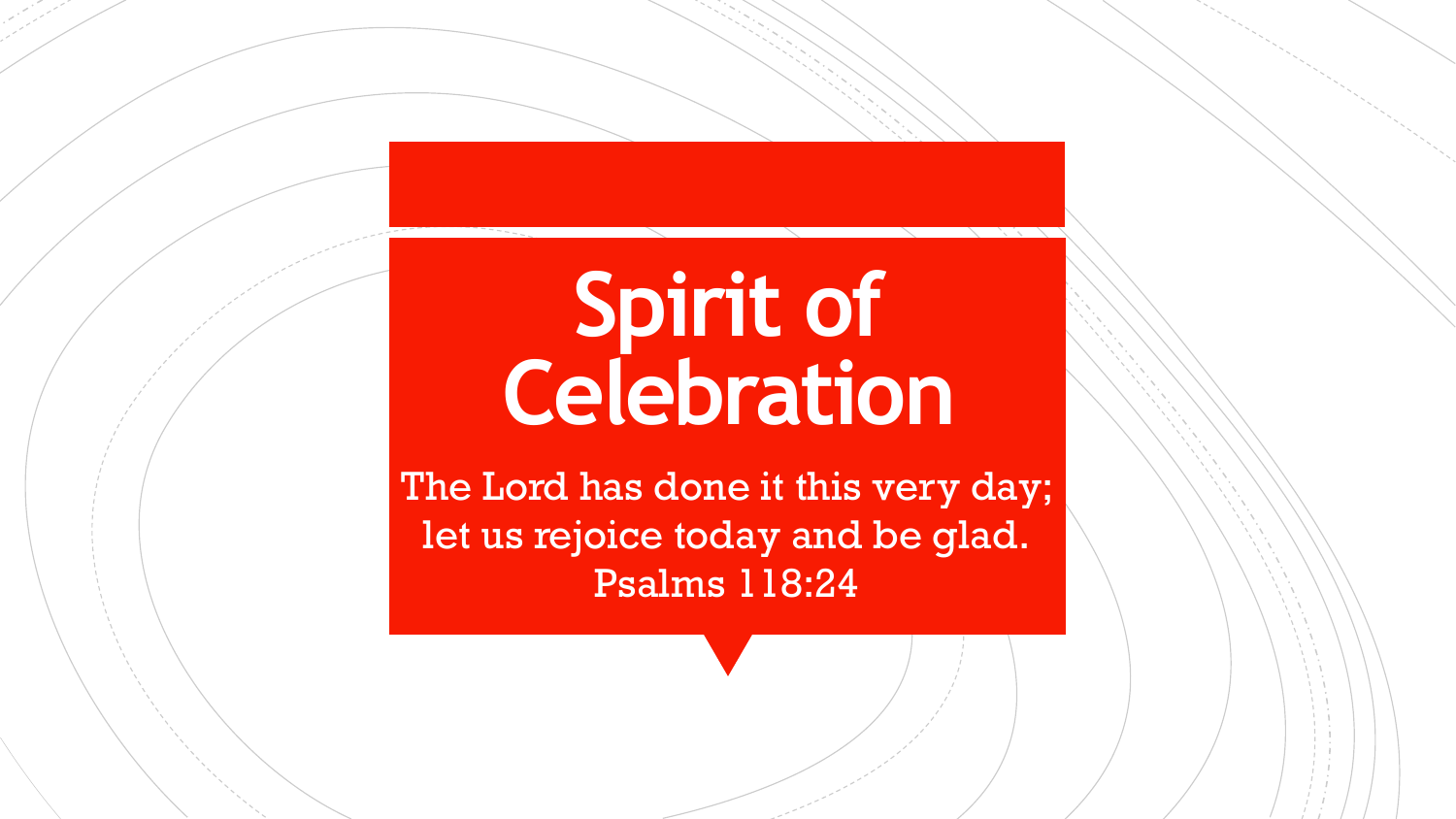#### *The ability to count your blessings.*

A healthy church thrives in the art of counting your blessings. In the life of a healthy church there is no room for complaints, protests or accusations, but only room for celebration. The church that does not celebrate is destined to fail.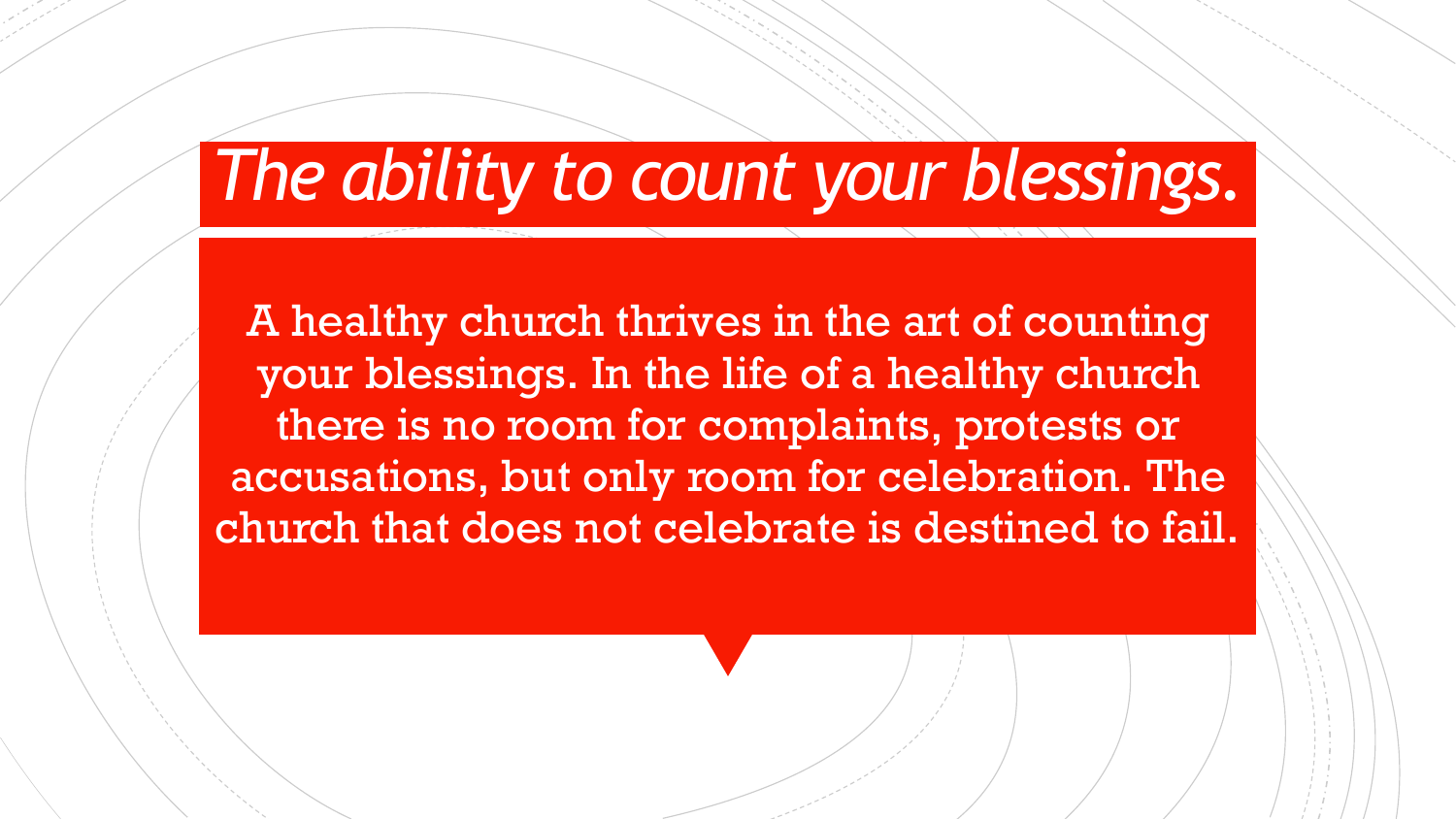### **Healthy Churches Celebrate:**

- The love and grace of God
- The divine and continual protection of God over the people
- $\blacksquare$  The new life and salvation in Jesus
- $\blacksquare$  That the Lord has been faithful to this very day
- $\blacksquare$  Other reasons to celebrate\_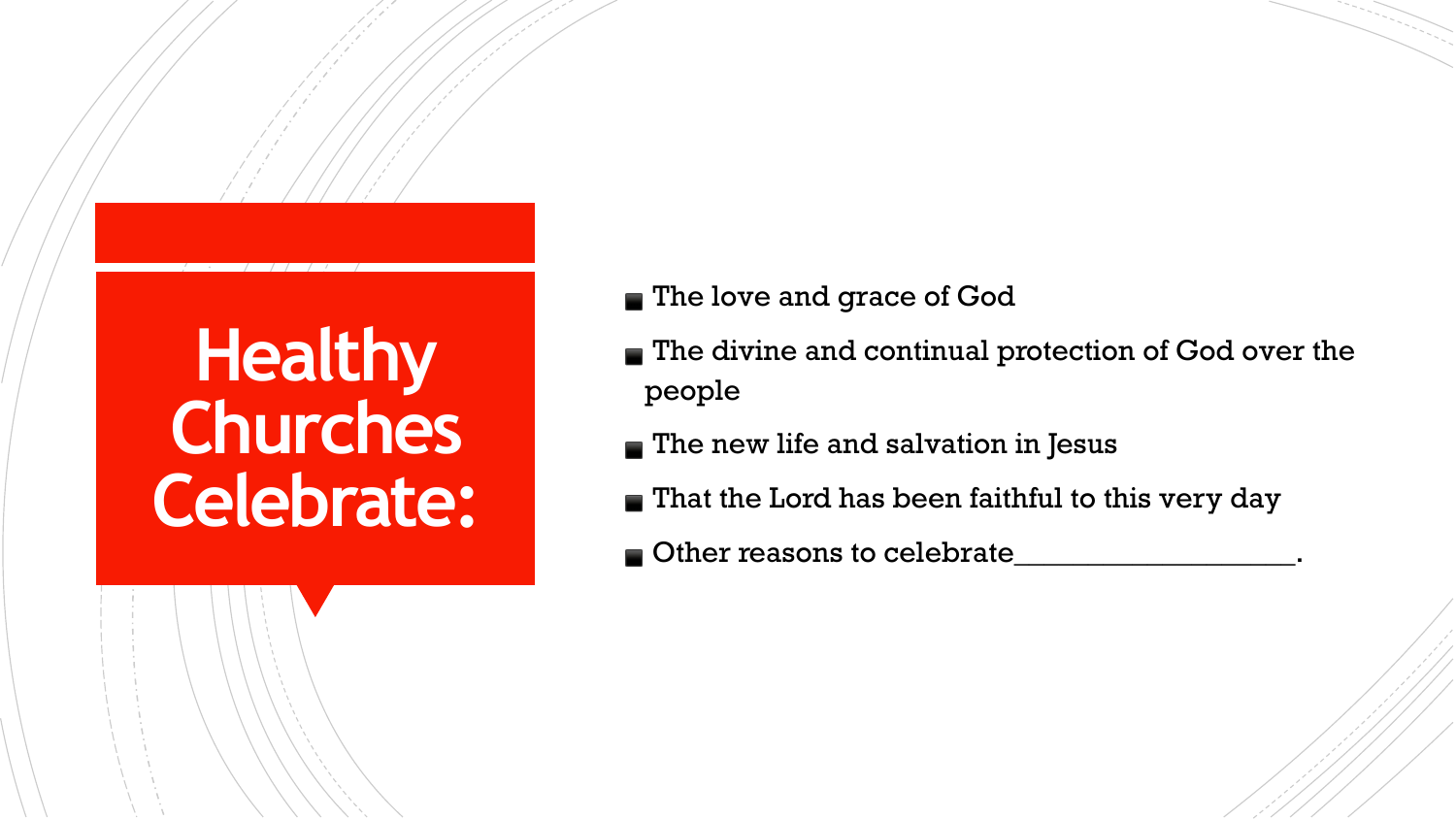## **Sense of Humor**

Always be full of joy in the Lord; I say it again, rejoice! Philippians 4:4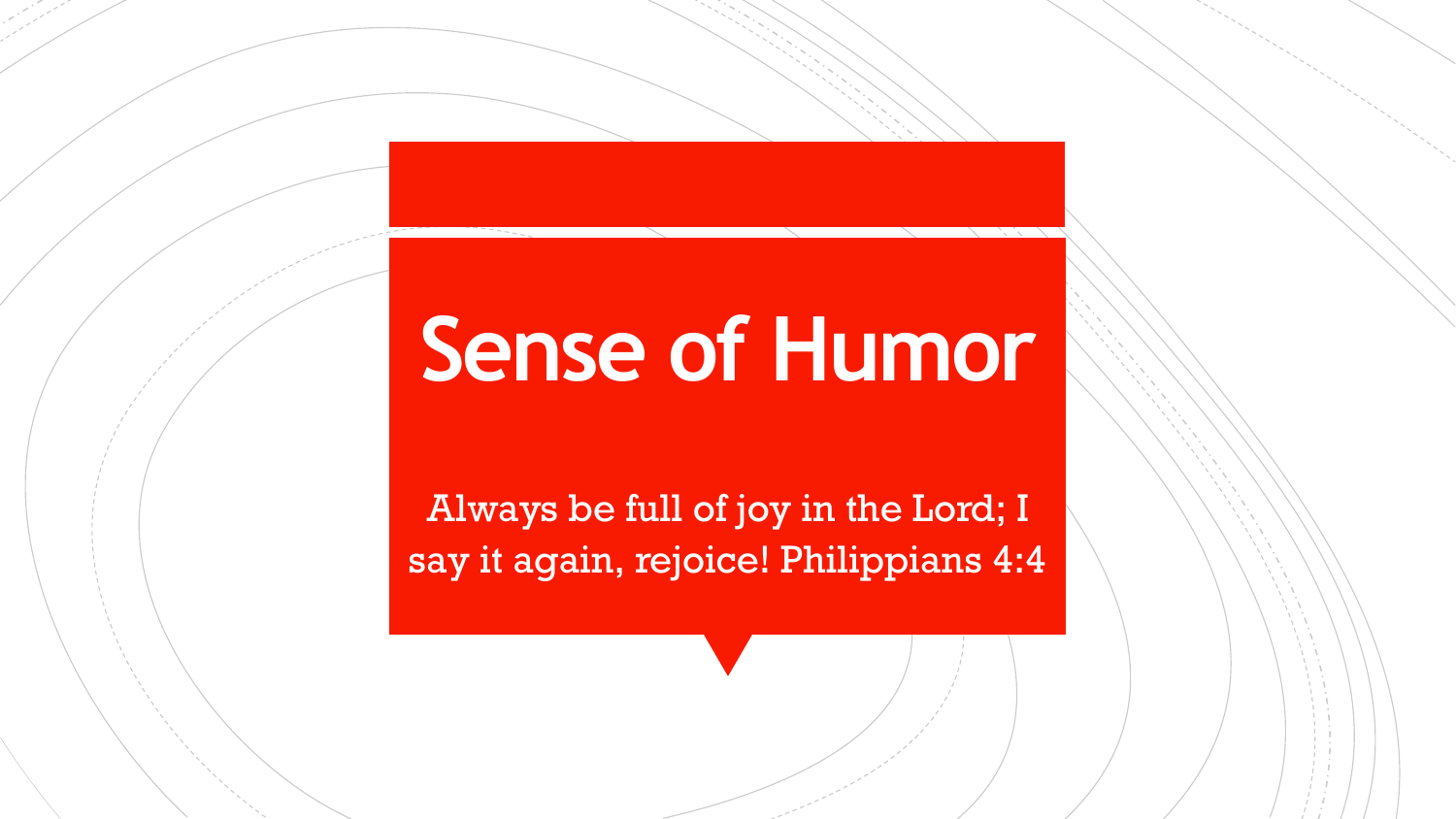**According to humor theorists, laughter is the best, most inexpensive medicine that exists.**

#### PEOPLE WHO HAVE A SENSE OF HUMOR:

- $\blacksquare$  Are more tolerant of others
- $\blacksquare$  Are better equipped to face difficulties
- $\blacksquare$  Have better mental/physical health and reduced levels of stress

#### PHYSICAL HEALTH BENEFITS OF LAUGHTER:

- $\blacksquare$  The lungs can multiply their oxygen receptor capacity by four.
- The gastric juices increase their quantity which improves digestion
- The heart beats faster accelerating blood circulation, slightly lowering blood pressure.
- $\blacksquare$  The brain, releases endorphins producing analgesic processes and adrenaline that makes us alert.

#### BENEFITS OF HUMOR IN THE CHURCH:

- **Pastors are more relaxed during sermons**
- $\blacksquare$  Leaders have more peace while serving
- Conflicts are managed with less stress
- **Programs flow more freely**
- $\blacksquare$  Groups and ministries work in harmony
- $\blacksquare$  The Kingdom of God can be built free of anxiety and worry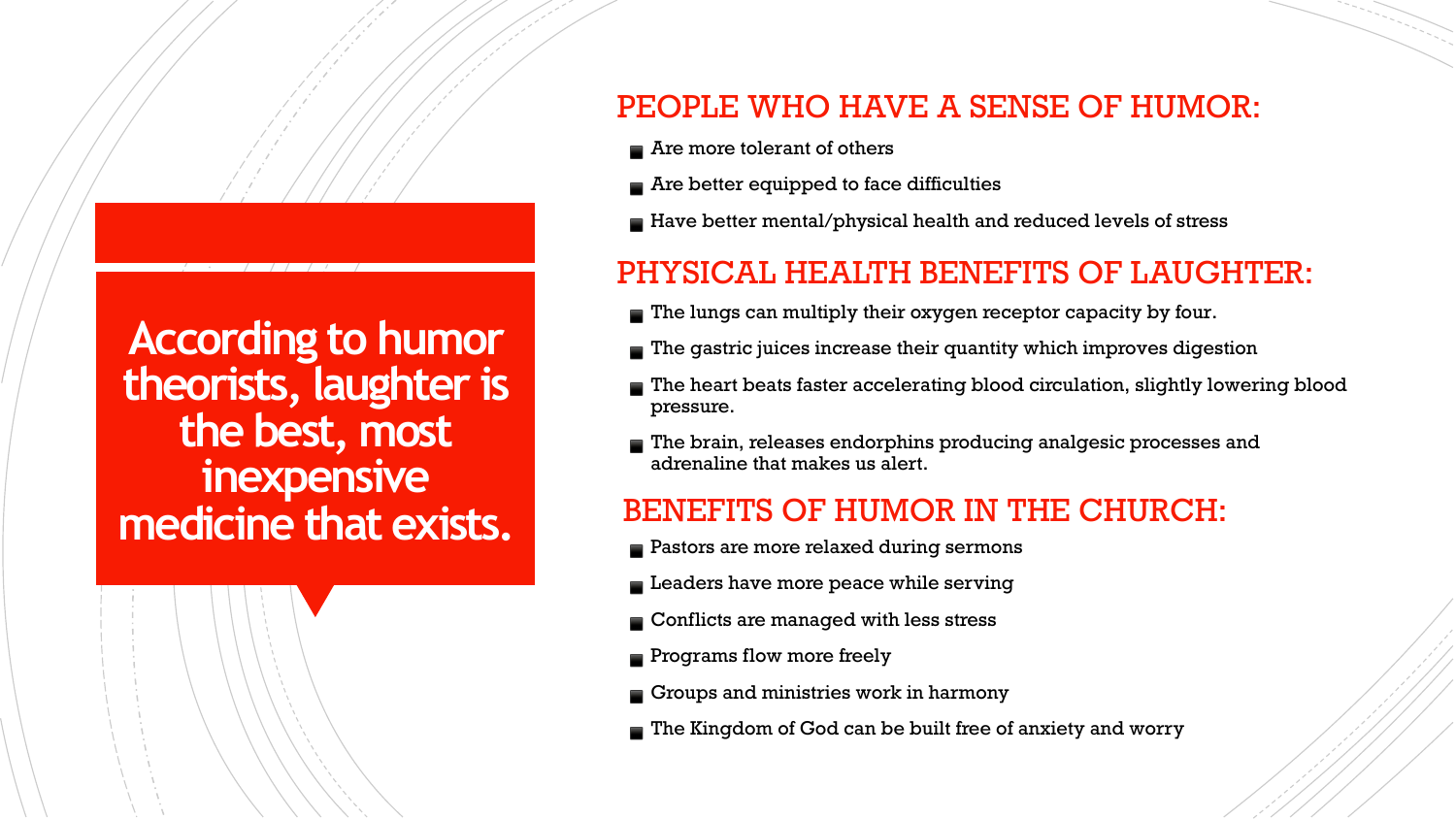*A cheerful heart does good like medicine, but a broken spirit makes one sick. Proverbs 17:22*

"The human race has one really effective weapon, and that is *laughter*." *-Mark Twain*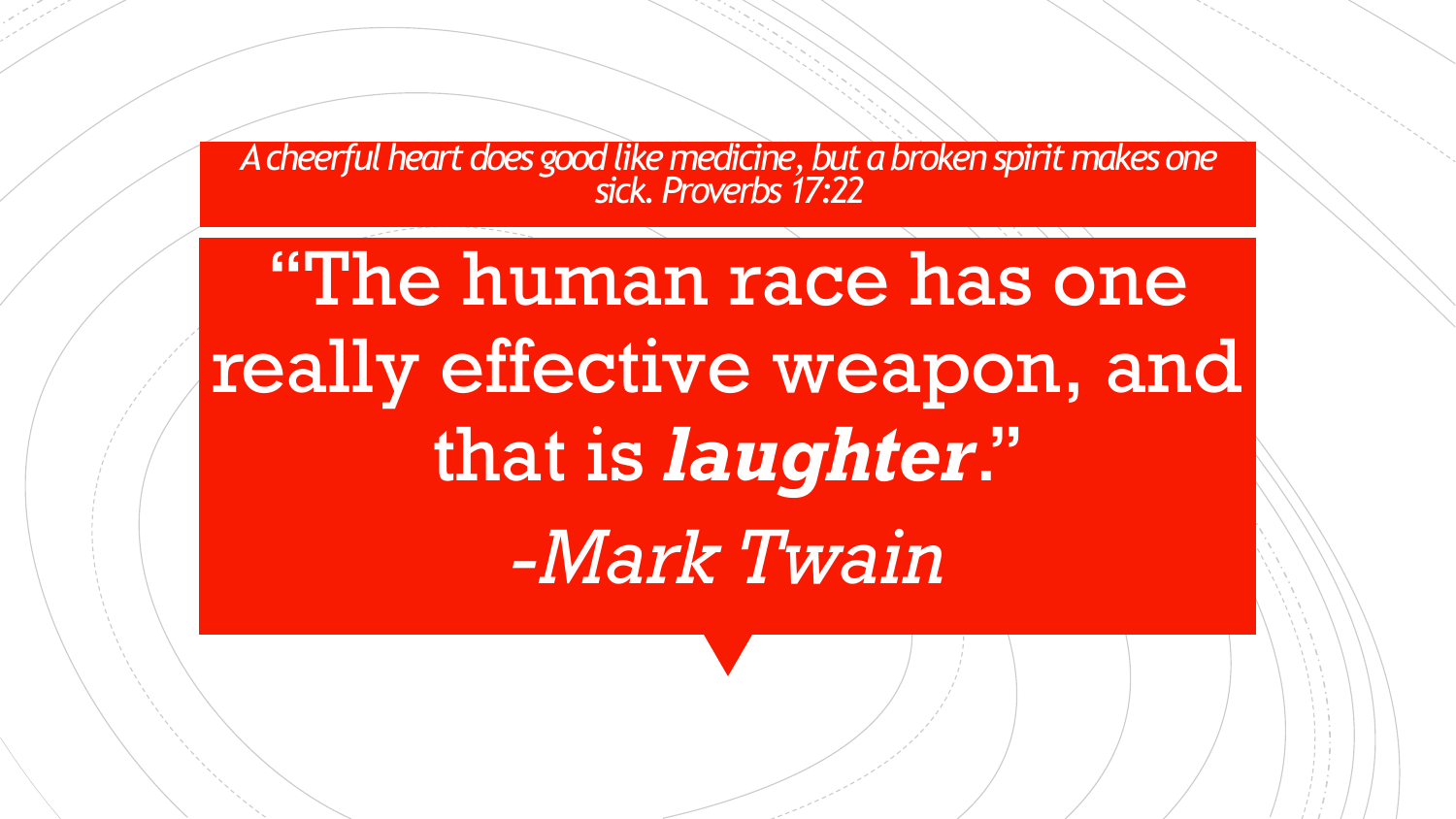### **Discovering and Accepting God's Will**

May your Kingdom come. May your will be done on earth, as it is in heaven. Matthew 6:10 NLT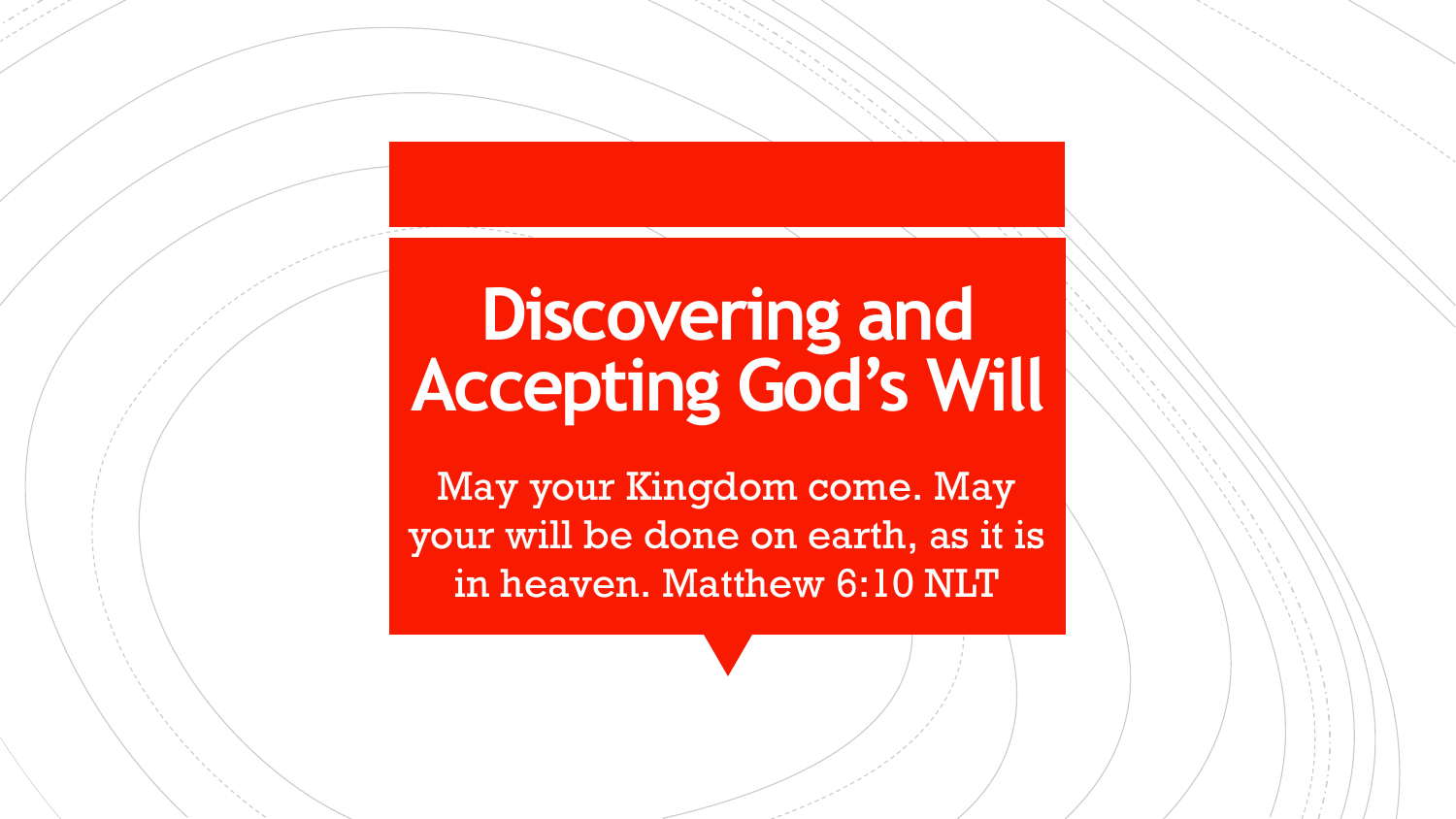#### **Overcoming the "I don't like it like that" syndrome**

- 21st century western culture is characterized by complacency. Each person and group are seeking to be pleased.
- The culture of complacency sabotages God's plan in our life. Healthy churches have discovered that God has his ways, methods and timing to fulfill his will.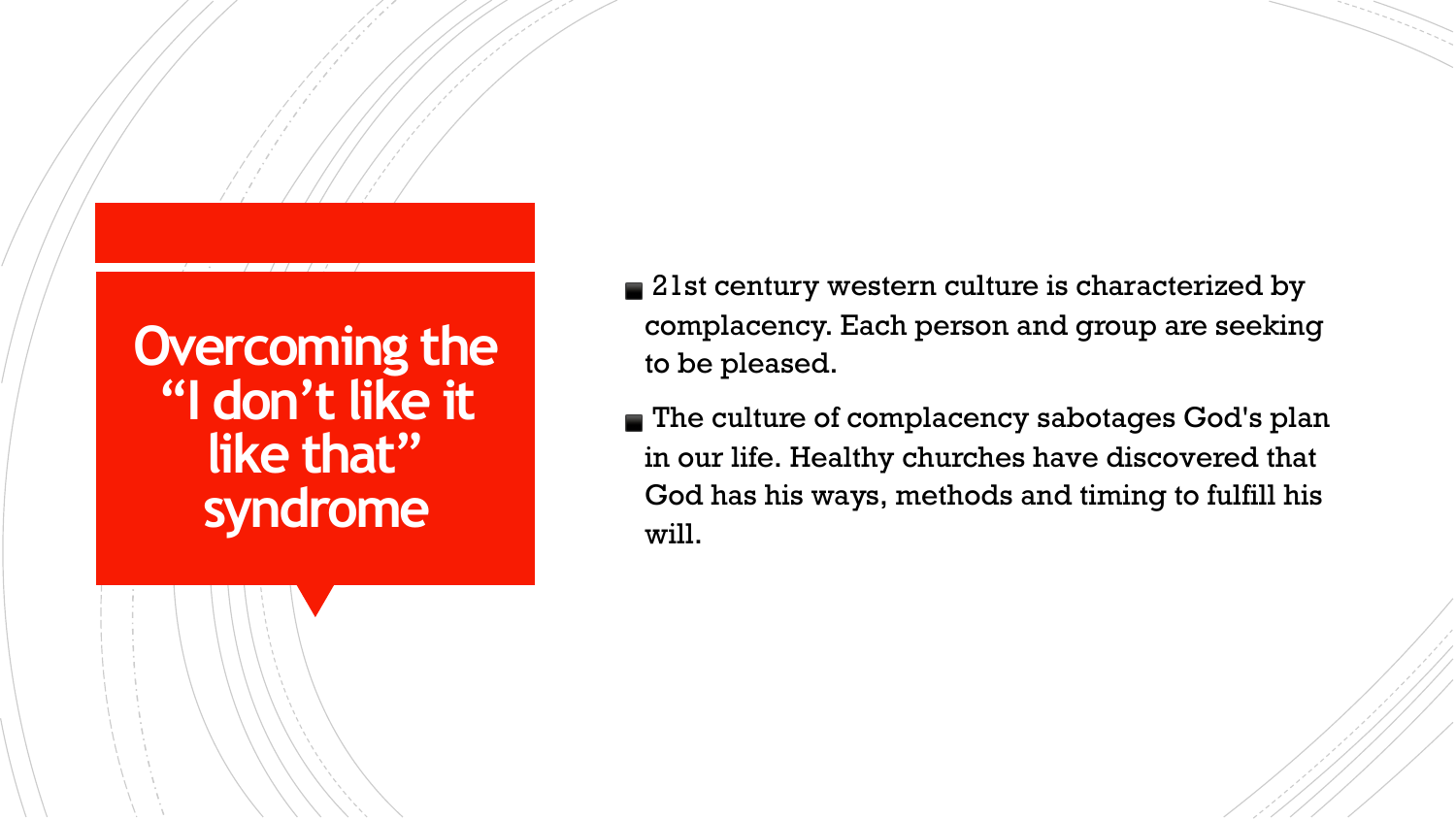## **Dreaming of the Future**

*Forget the former things; do not dwell on the past. See, I am doing a new thing! Now it springs up; do you not perceive it? I am making a way in the wilderness and streams in the wasteland. Isaiah 43:18-19*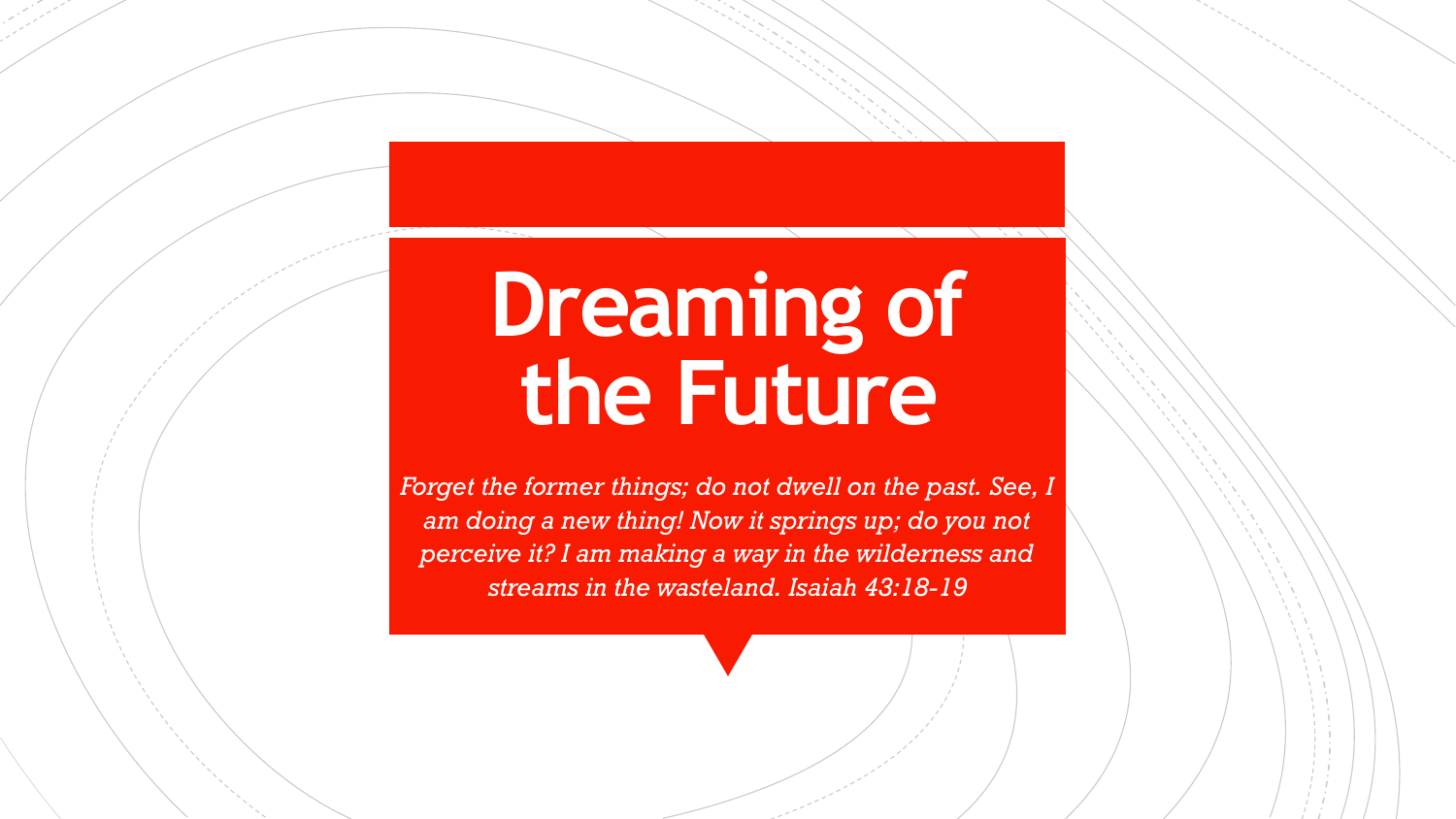**Remaining in the past will stunt and paralyze growth. Those who march towards the future flourish and conquer.**

#### OBSTACLES TO MOVING FORWARD:

- $\blacksquare$  Routine
- **Tradition**
- **Lack of creativity**
- **Laziness**
- "Comfort zone"
- **Lack of spiritual awareness**